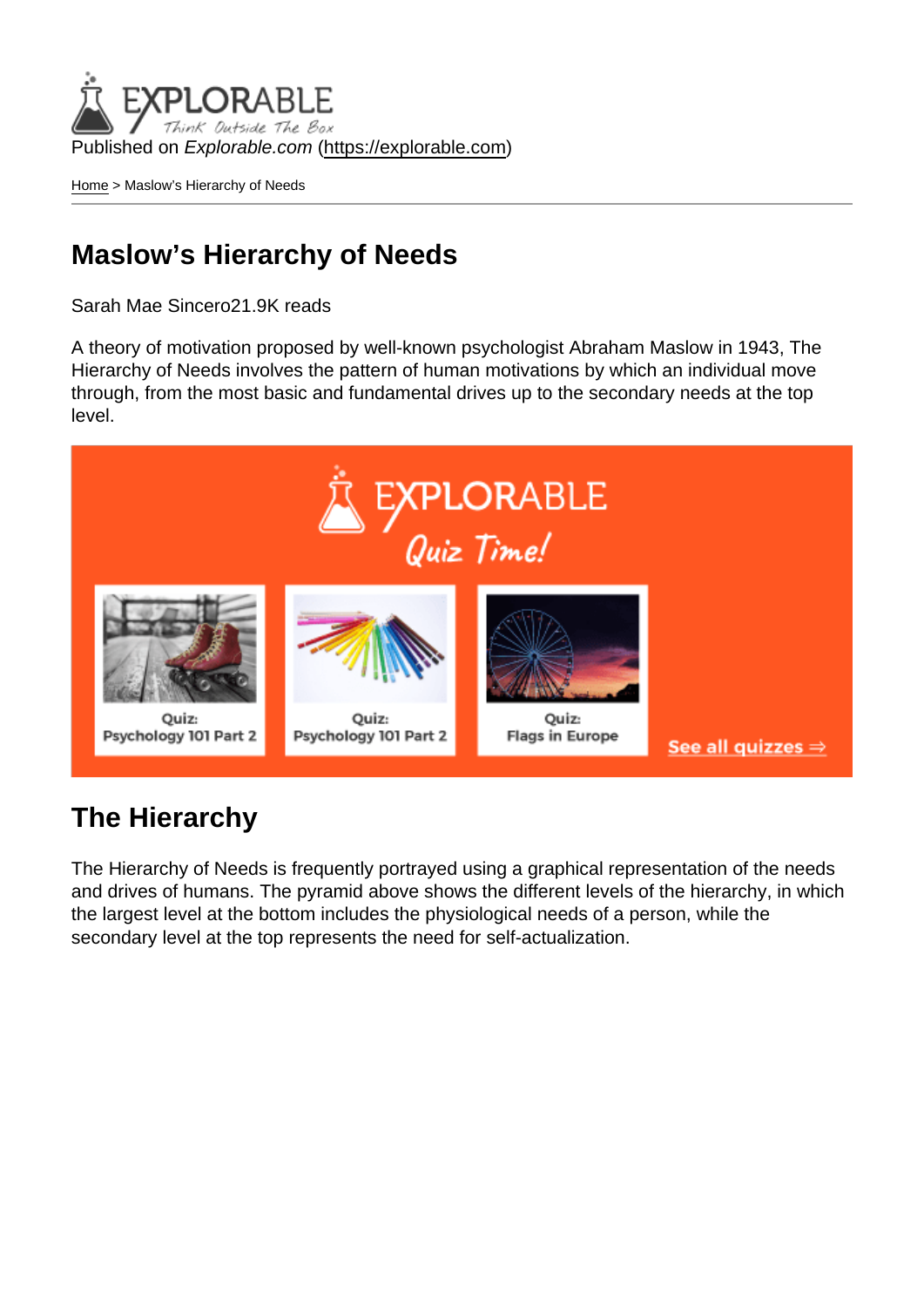Starting from the bottom of the pyramid, the first four layers refer to the "deficiency needs" or "d-needs". These layers include the physical needs, esteem, love and belongingness and security needs. The "d-needs" as coined by Maslow himself indicates that if the needs in these levels are not met, there would be an physiological effect on a person. For instance, if there is lack of security, the person would feel anxious - his heart rate would increase, he would begin to perspire a lot and other physiological effects of anxiety will appear. The pyramid implies that the needs at the lower levels of the pyramid must be satisfied first before the individual can move on to the higher levels and satisfy those needs. The satisfaction of the needs in the lower levels will result in a stronger motivation to satisfy the needs on the next level.

#### **Physiological Needs**

The physiological needs include the requirements a human should satisfy in order to survive. These needs should be met for the human body to function properly. According to this theory, the physiological needs are the most significant of all needs. These include air, water, food, clothing, shelter and sex.

### **Safety and Security Needs**

The safety needs of an individual may include health and well-being, personal security, financial security (job, economic status, etc.) and safety against illness, accidents and their impacts or complications.

#### **Love and Belongingness Needs**

The third level of needs, love and belongingness include the need for forming significant relationships such as family, friendship, peer/social relationships and intimacy with another person.

#### **Esteem Needs**

Esteem needs include the desire of being accepted, valued and respected by others. These include the need for recognition (through job, profession, etc.), perhaps fame and glory, and a sense of contributing to society.

#### **Need for Self-Actualization**

The self-actualization need talks about the full potential of a person and how much he realizes that potential. This level pertains to the desire of a person to achieve everything that he can so he can become the most that he can be. For example, a person wants to be the best teacher or an ideal parent. Mastery of the previous four layers of needs must be met first before one can satisfy the need for self-actualization.

# **Circumstantial Changes**

While the hierarchy of needs seems to be a simple going-up-the-ladder concept, Maslow recognized the complexity of the human brain as he believed that an individual may focus and get motivated to satisfy the needs on the upper layers of the hierarchy before those on the